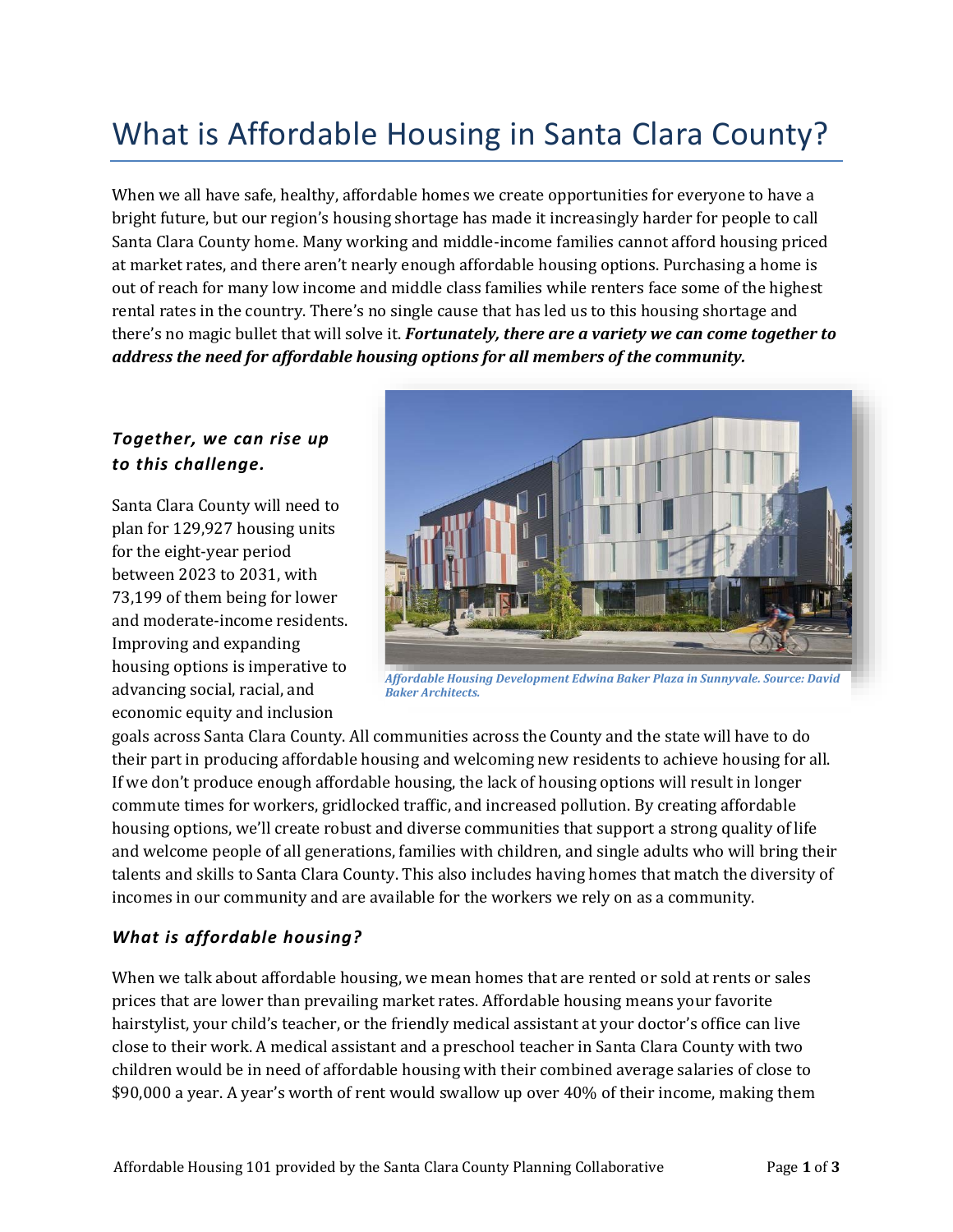rent burdened. Consider a single-earner household of four. A daycare administrator with an average yearly income of about \$55,000 heading a household of four. To afford market rent in Santa Clara County, 70% of this person's income would be directed towards housing costs.

In Santa Clara County, the vast majority of purpose-built affordable housing is built and managed by private and nonprofit developers using a variety of funding and financing sources. Affordable housing programs generally target households who earn 80% or below of the area's median income, which for Santa Clara County is \$112,150 a year for a household of four. Households that pay more than 30% of their monthly income are considered "rent burdened" while families who pay over 50% of their monthly income are considered "severely rent burdened".

| Santa Clara County Area Median Income (AMI) Levels, 2020 |     |        |     |        |     |         |      |         |  |
|----------------------------------------------------------|-----|--------|-----|--------|-----|---------|------|---------|--|
| Number of<br>Persons in<br>Household                     | 30% |        | 50% |        | 80% |         | 100% |         |  |
| 1                                                        | \$  | 33,150 | \$  | 55,300 | \$  | 78,550  | \$   | 99,100  |  |
| 2                                                        | \$  | 37,900 | \$  | 63,200 | \$  | 89,750  | \$   | 113,300 |  |
| 3                                                        | \$  | 42,650 | \$  | 71,100 | \$  | 100,950 | \$   | 127,450 |  |
|                                                          |     |        |     |        |     |         |      |         |  |
| 4                                                        | \$  | 47,350 | \$  | 78,950 | \$  | 112,150 | \$   | 141,600 |  |
| 5                                                        | \$  | 51,150 | \$  | 85,330 | \$  | 121,150 | \$   | 152,950 |  |

*Source: HCD (hcd.ca.gov), 2020 Income Limits*

| The Wage and Housing Gap   |             |                |                                                 |  |  |  |  |  |
|----------------------------|-------------|----------------|-------------------------------------------------|--|--|--|--|--|
|                            |             |                | % of Monthly income<br>needed to afford average |  |  |  |  |  |
|                            | Mean Annual | % of AMI for 3 | market rent for a two-                          |  |  |  |  |  |
| Occupation                 | Wage        | person HH      | bedroom unit                                    |  |  |  |  |  |
| <b>Dishwashers</b>         | \$30,160    | 24%            | 127%                                            |  |  |  |  |  |
| <b>Retail Salespersons</b> | \$39,987    | 31%            | 96%                                             |  |  |  |  |  |
| <b>Security Guards</b>     | \$41,512    | 33%            | 93%                                             |  |  |  |  |  |
| Daycare &                  |             |                |                                                 |  |  |  |  |  |
| Preschool                  |             |                |                                                 |  |  |  |  |  |
| Administrators             | \$55,020    | 43%            | 70%                                             |  |  |  |  |  |
| <b>Police Officers</b>     | \$130,911   | 103%           | 29%                                             |  |  |  |  |  |
| <b>Preschool Teachers</b>  | \$41,563    | 33%            | 92%                                             |  |  |  |  |  |
| <b>Hair Dressers</b>       | \$33,384    | 26%            | 115%                                            |  |  |  |  |  |
| <b>Medical Assistants</b>  | \$47,846    | 38%            | 80%                                             |  |  |  |  |  |
| Receptionists and          |             |                |                                                 |  |  |  |  |  |
| <b>Information Clerks</b>  | \$39,239    | 31%            | 98%                                             |  |  |  |  |  |

*(Based on fair market rent for a one bedroom in Santa Clara County (hcd.ca.gov). Wage information from the California Employment Development Department)*